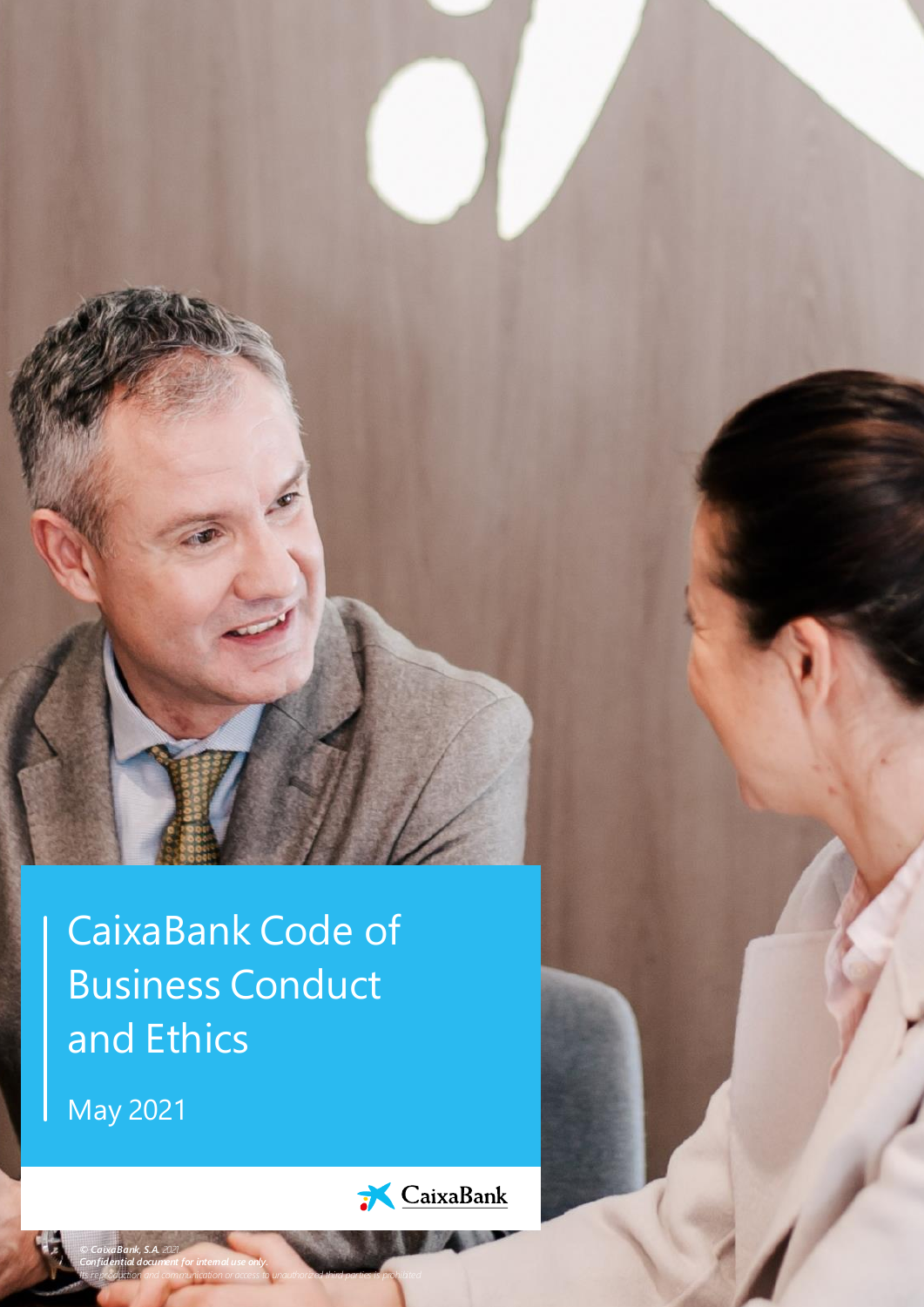

# Contents

| <b>Introduction</b>                             | $\overline{c}$ |
|-------------------------------------------------|----------------|
| 1. Purpose, Scope and Application               | 3              |
| 2. Ethical Values and Commitments               | $\overline{4}$ |
| 3. Principles of Conduct                        | 5              |
| <b>3.1</b> Compliance with laws and regulations | 5              |
| <b>3.2</b> Respect                              | 6              |
| 3.3 Integrity                                   | 8              |
| <b>3.4</b> Transparency                         | 10             |
| <b>3.5</b> Excellence and Professionalism       | 11             |
| <b>3.6</b> Confidentiality                      | 12             |
| <b>3.7</b> Social Responsibility                | 12             |
| 4. Reporting and Whistleblowing Channel         | 14             |
|                                                 |                |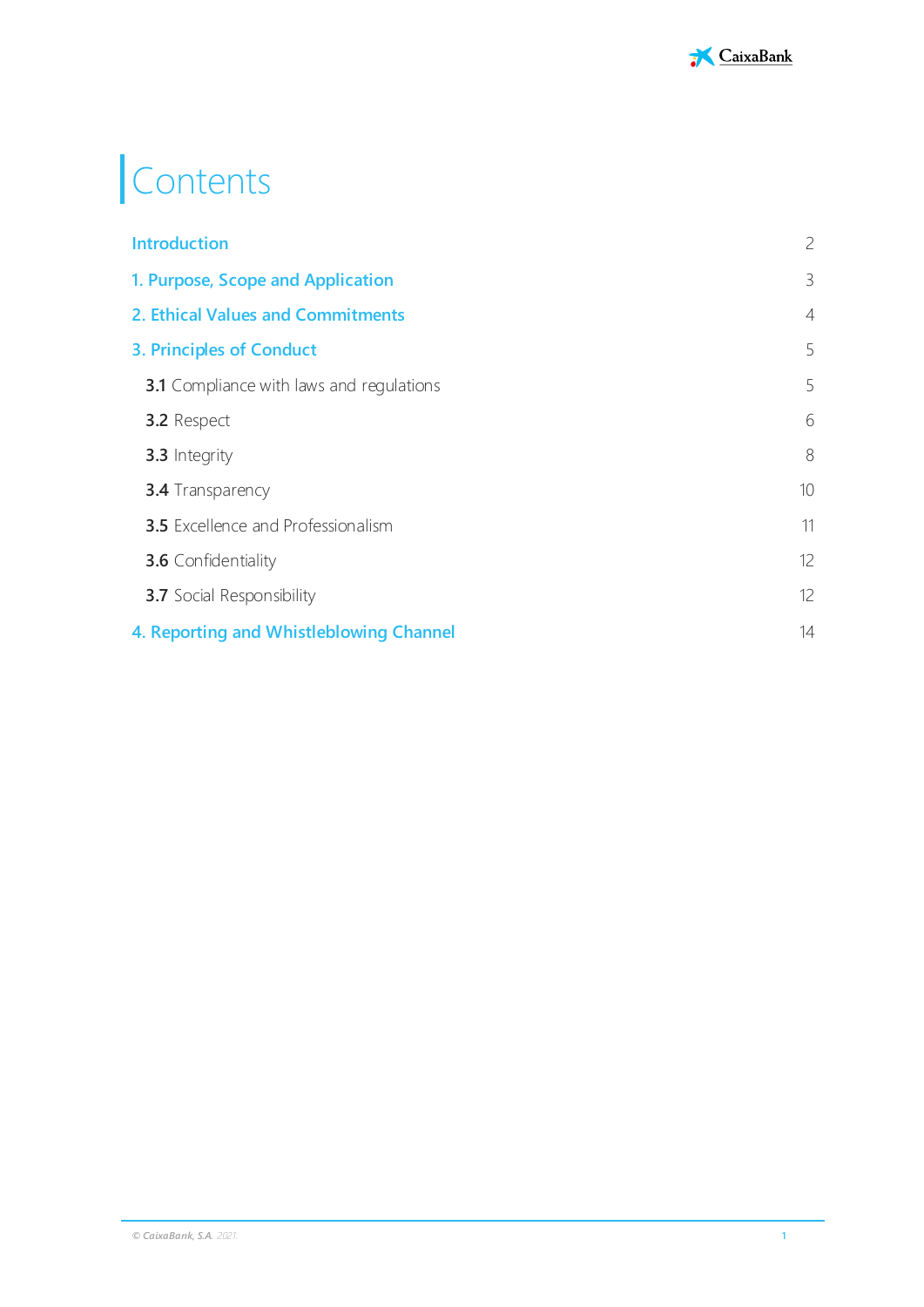

# <span id="page-2-0"></span>**Introduction**

### CaixaBank, S.A. is a credit institution and parent of a financial and investment services group.



The Board of Directors of CaixaBank, S.A. (hereinafter, CaixaBank or "the Company") through this The Board of Directors of Calxabank, S.A. (Hereinalton, Calsabank, S. Code, Independent of Code (hereinafter, the "Code"), highlights the ethical values and principles that underscore its Code (hereinafter, the "Code"), hi business and which must duly govern the activity of CaixaBank and all its employees, managers, executives and officers.



CaixaBank's internal policies and procedures must adapt their content to the values and principles of action set out in this Code.



The Code is available on the internal Corporate Responsibility and Compliance websites, as well as the CaixaBank corporate website.

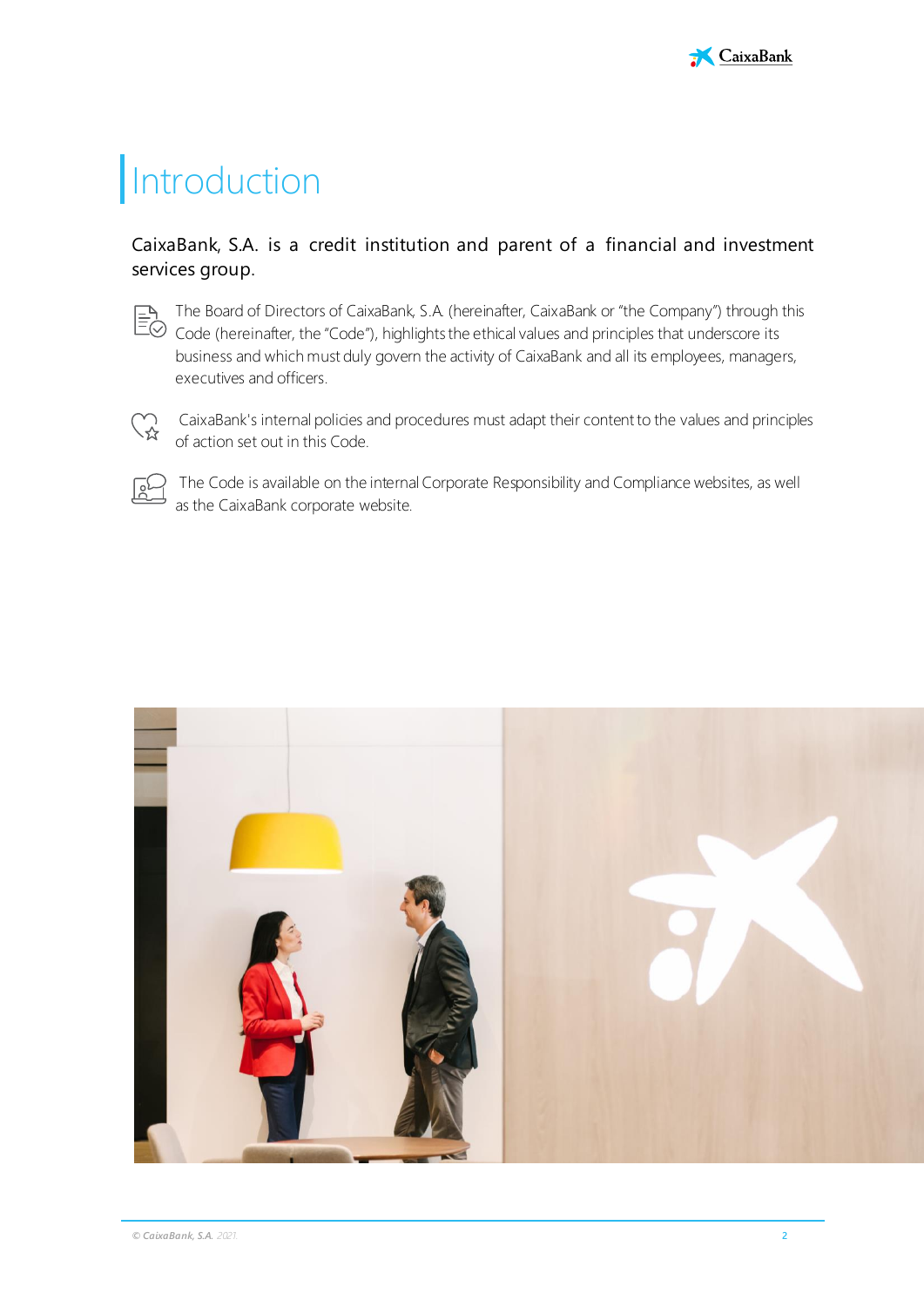

# <span id="page-3-0"></span>**1.** Purpose, Scope and Application



- **1.** This Code applies to CaixaBank and all its employees, executives and Governing Bodies (hereinafter referred to collectively as the "Covered Parties"). All these individuals are required to know and comply with the Code.
- **2.** All Covered Parties must respect the values, principles and rules of the Code, in their professional activity and internal interactions within the Company, and their external relations with shareholders, customers, suppliers and society in general.
- **3.** This Code has a corporate scope, consequently it applies to all CaixaBank Group companies. The Governing Bodies of the mentioned companies shall adopt the appropriate decisions for the purpose of integrating the provisions in this Code, either by approving their own Code in accordance with the principles set out in this document or by adhering to the CaixaBank's Code.
- **4.** Violations of this Code shall be punishable in accordance with the stipulations of the Workers' Statute and the applicable Collective Agreement.
- **5.** The values and principles set out in this Code have been communicated to the CaixaBank Group's suppliers through the Supplier Code of Conduct, which aims to spread and promote the values and principles that will govern the activities of its suppliers.
- **6.** CaixaBank will not ignore, tolerate or excuse behaviour contrary to the principles set out in this document.
- **7.** The Covered Parties shall cooperate with any internal or external investigation or audit performed by CaixaBank.

*Appendix 1 – Decision-making guide* contains a questionnaire to help Covered Parties to take decisions in line with what is set out in this Code.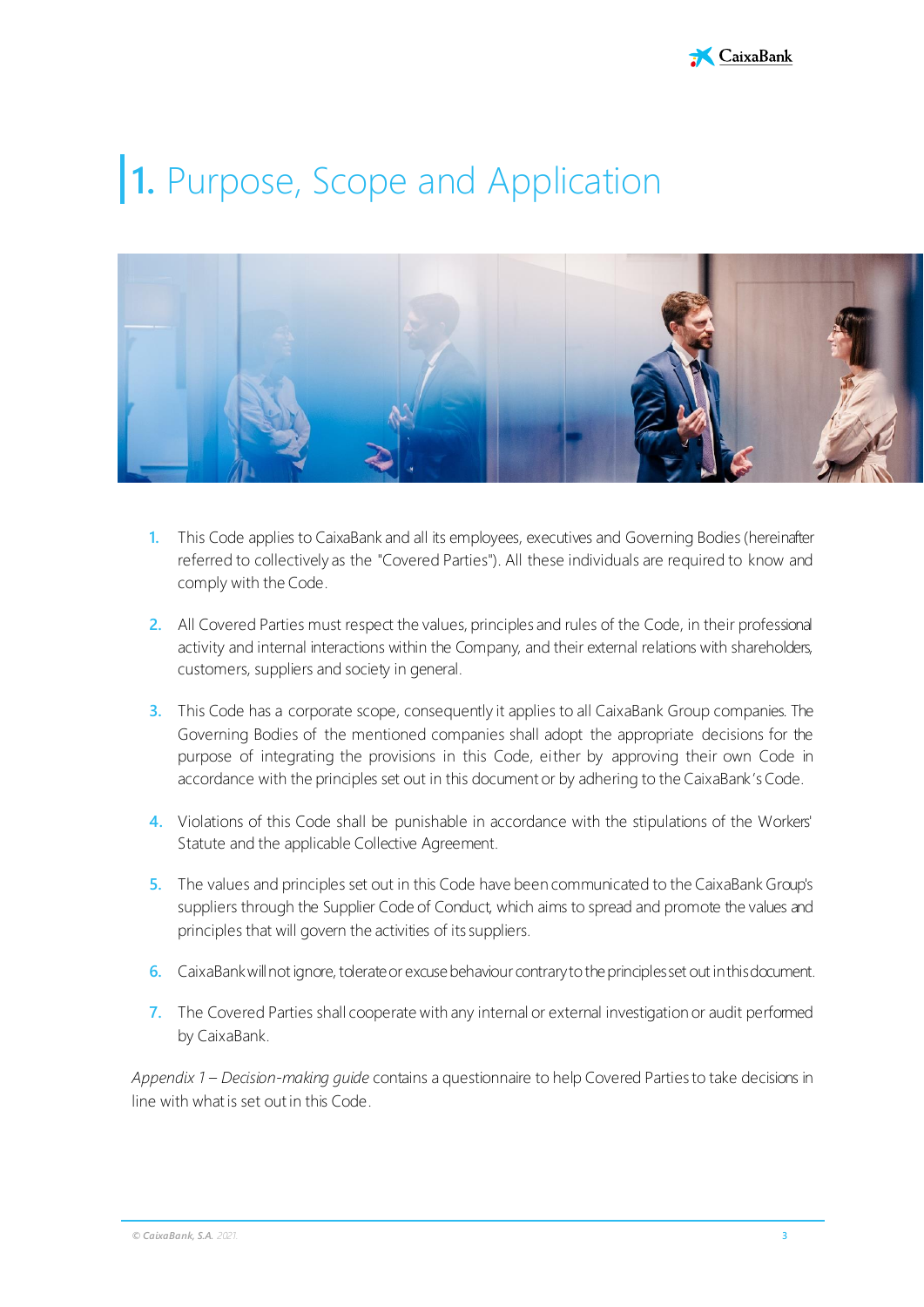# <span id="page-4-0"></span>**2.** Ethical Values and Commitments

### CaixaBank's business and social activity is founded on its corporate values of quality, trust and social commitment.

**1.** The activity of CaixaBank, and therefore of the Covered Parties, shall be governed by this corporate values – basic pillars of tis activity:



**Quality:** Best service to our customers by offering them excellent treatment and the products and services most suitable to their needs.



**Trust:** The result of integrity and professionalism. We cultivate it through empathy, dialogue, being open and accessible.



- **Social Commitment:** Not only creating value for customers, shareholders and employees, but also contributing to the development of a fairer society with more equal opportunities. This shaped our beginnings, it is our very essence; what makes us stand out, brings us together and makes us unique.
- **2.** CaixaBank's mission is to fully meet the banking needs of the greatest possible number of customers, through an appropriate and complete range of products and excellent service quality, while maintaining the commitment to add value to customers, shareholders, employees and the society as a whole.
- **3.** CaixaBank is committed to carry out its activities in accordance with the most scrupulous legal and ethical requirements and the optimum standards of professional conduct, both in the interest of its customers as well as of the community andall those who that are directly related with the Company in any way.

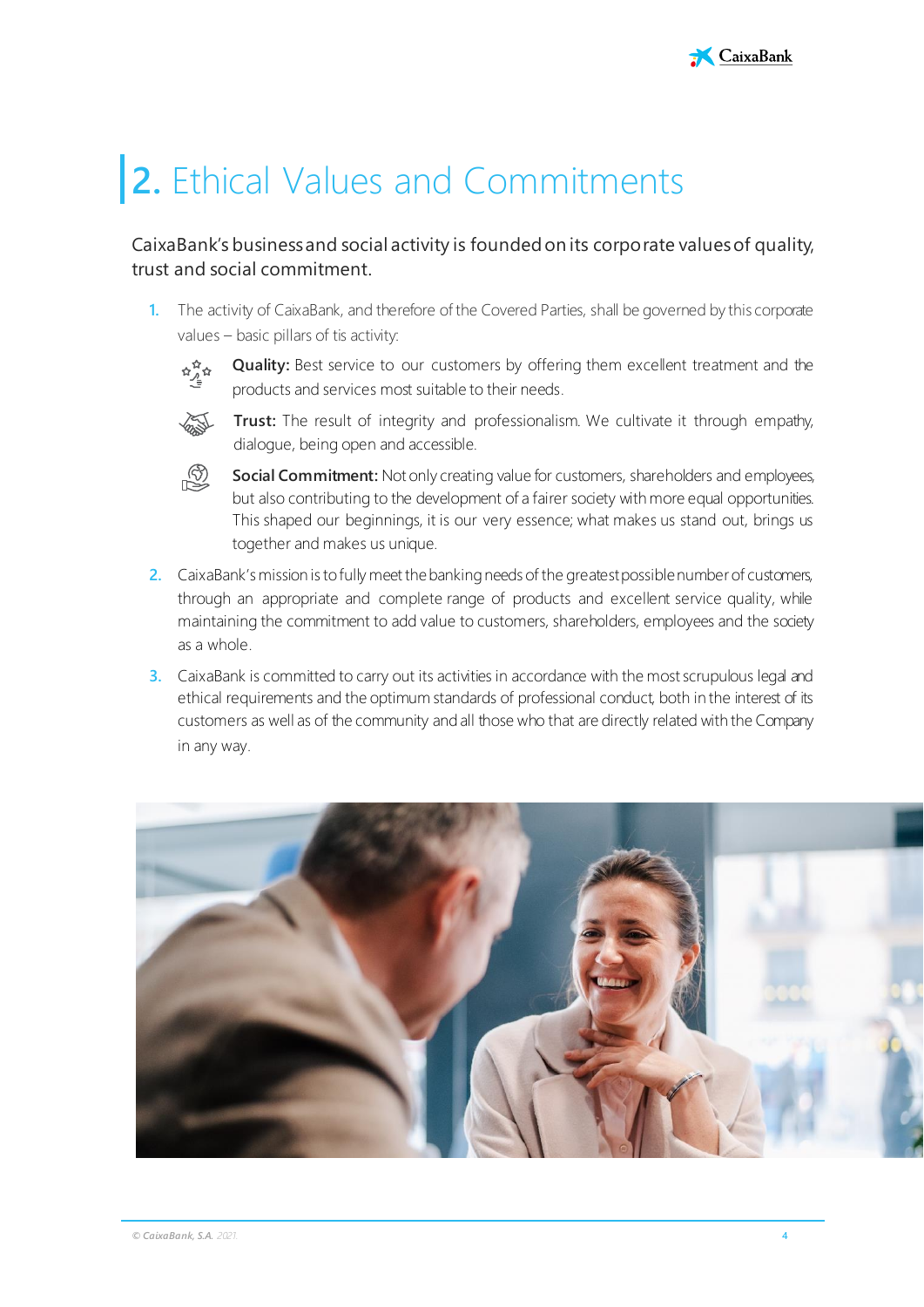# <span id="page-5-0"></span>**3.** Action Principles

Compliance with the law, respect, integrity, transparency, excellence, professionalism, confidentiality and social responsibility are core principles of conduct at CaixaBank.

CaixaBank's action principles are as follows:

- **3.1** Compliance with effective laws and legislation
- **3.2** Respect
- **3.3** Integrity
- **3.4** Transparency
- **3.5** Excellence and Professionalism
- **3.6** Confidentiality, and
- **3.7** Social Responsibility

## <span id="page-5-1"></span>**3.1 Compliance with effective laws and legislation**

Respect for the laws and other regulations is one of the principles that guides CaixaBank's actions.

#### **I. Respect for the law as a basic rule**

- **1.** CaixaBank and all Covered Parties must always comply with the laws and legislation as well as all CaixaBank's internal policies and rules. In order to facilitate knowledge of current legislation and internal regulations and thereby ensure compliance with them, CaixaBank provides regular training on matters that have impact on the development of its activity.
- 2. CaixaBank and all Covered Parties shall strictly comply with the regulations that develop the Crime Prevention Model as well as prevent, detect, avoid and, where applicable, report possibly illegal acts. CaixaBank categorically rejects any illegal or criminal conduct that supposes a breach of internal regulations, under the premise of operating in favour of the Company regardless of the possible financial benefit generated.
- **3.** In the performance of their duties, Covered Parties shall always act legally, ethically and professionally, in compliance with all laws, regulations and standards legally required. The principles of conduct and the reputation of CaixaBank cannot be compromised.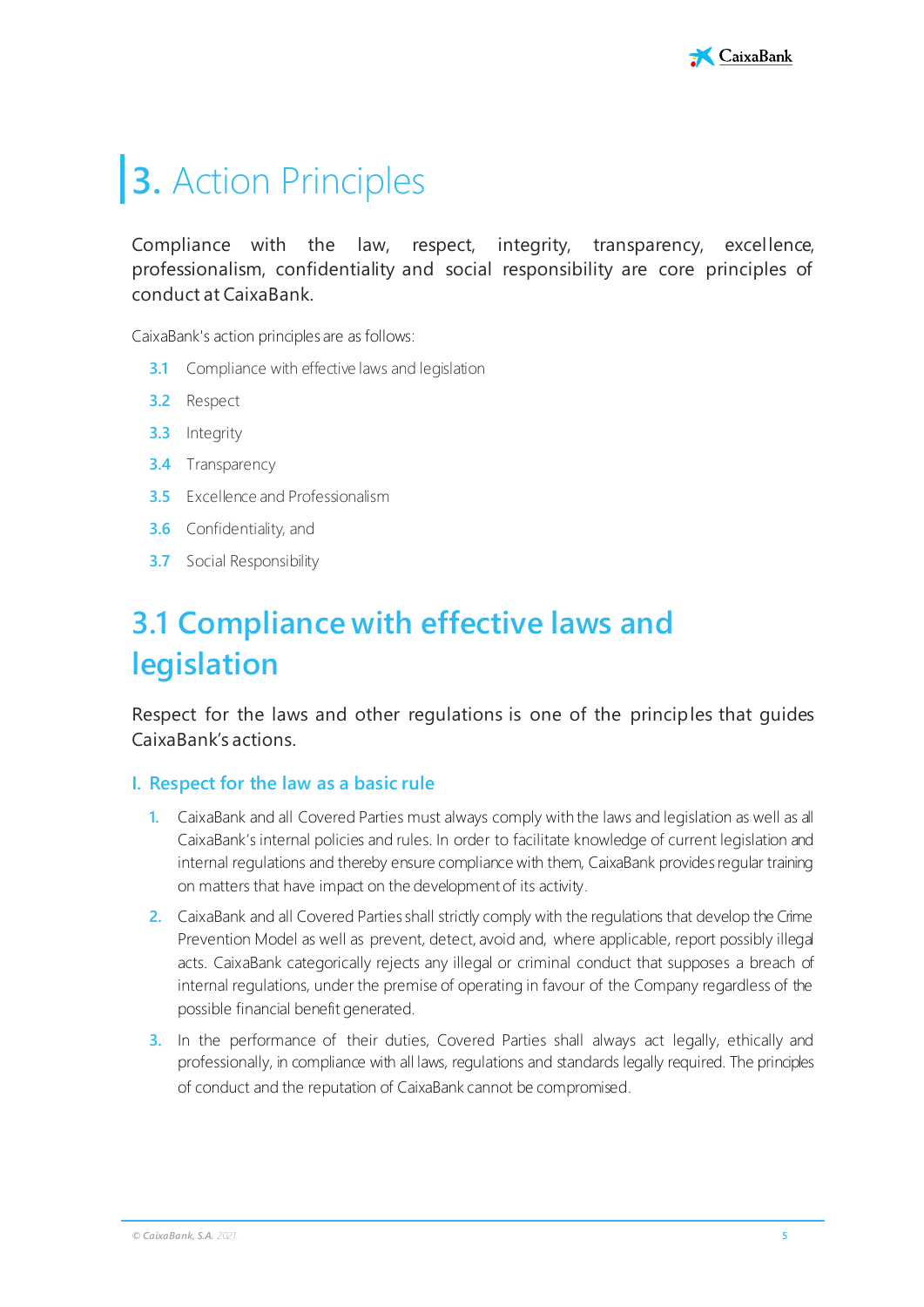

### **II. Money laundering and the financing of terrorism**

- **1.** Refusing money laundering and financing of terrorism is a priority for CaixaBank and all Covered Parties. In accordance with exiting legislation, CaixaBank has its own internal policies and rules to prevent money laundering and the financing of terrorism, which are mandatory to comply with.
- **2.** In case of any doubt arise in their day-to-day activities in this respect, Covered Parties should contact their immediately supervisors or the responsible in anti-money laundering at the Company.

### **III. Disclosure of judicial or administrative proceedings**

- **1.** Covered Parties are required to actively and diligently collaborate with the Company according to the guidelines received from Legal Department to defend the interests of CaixaBank before any legal, arbitration and/or administrative authority.
- **2.** Notably, it will be mandatory to appear before any legal, administrative and/or arbitration authorities where a direct subpoena from mentioned authorities was received either at a personal / business address or requested by the Legal Advisory Department. Likewise, collaboration shall be provided to the Company where so requested to prepare and/or answer an appearance or statement in any proceedings.
- **3.** Any Covered Party, in relation to their duties carried out at CaixaBank, required to appear before a judicial, administrative and/or arbitration authority must inform through the internal channels set out in CaixaBank, and report it to the superior responsible.

## <span id="page-6-0"></span>**3.2 Respect**

We respect people, their dignity and fundamental values. We respect the cultures of the regions and countries where CaixaBank operates. We respect the environment.

### **I. Respect for people**

- **1.** One of the core values underlying CaixaBank's conduct is respect for people and their dignity. CaixaBank endorses the Universal Declaration of Human Rights adopted by the United Nations in 1948 and the covenants deriving therefrom, particularly the International Covenant on Civil and Political Rights of 1966, the International Covenant on Economic, Social and Cultural Rights of 1966 and the Convention for the Protection of Human Rights and Fundamental Freedoms of 1950. It also assumes and respects the UN Guiding Principles on Business and Human Rights, the International Labour Organisation (ILO) Tripartite Declaration of Principles Concerning Multinational Enterprises and the Social Policy, as well as the principle of labour union representation among its employees.
- **2.** All Covered Parties must respect the dignity of shareholders, customers, potential customers, competitors, other employees and anyone who interacts with the Company.
- **3.** CaixaBank prohibits any discrimination, harassment, abuse or improper treatment of any kind. CaixaBank will interact with the Covered Parties and, in general, with any person interacting with the Company in a fair way, regardless of their gender, gender identity, ethnicity, colour, nationality, creed, religion, political opinion, affiliation, age, sexual orientation, status, incapacity, disability and other situations protected by the law.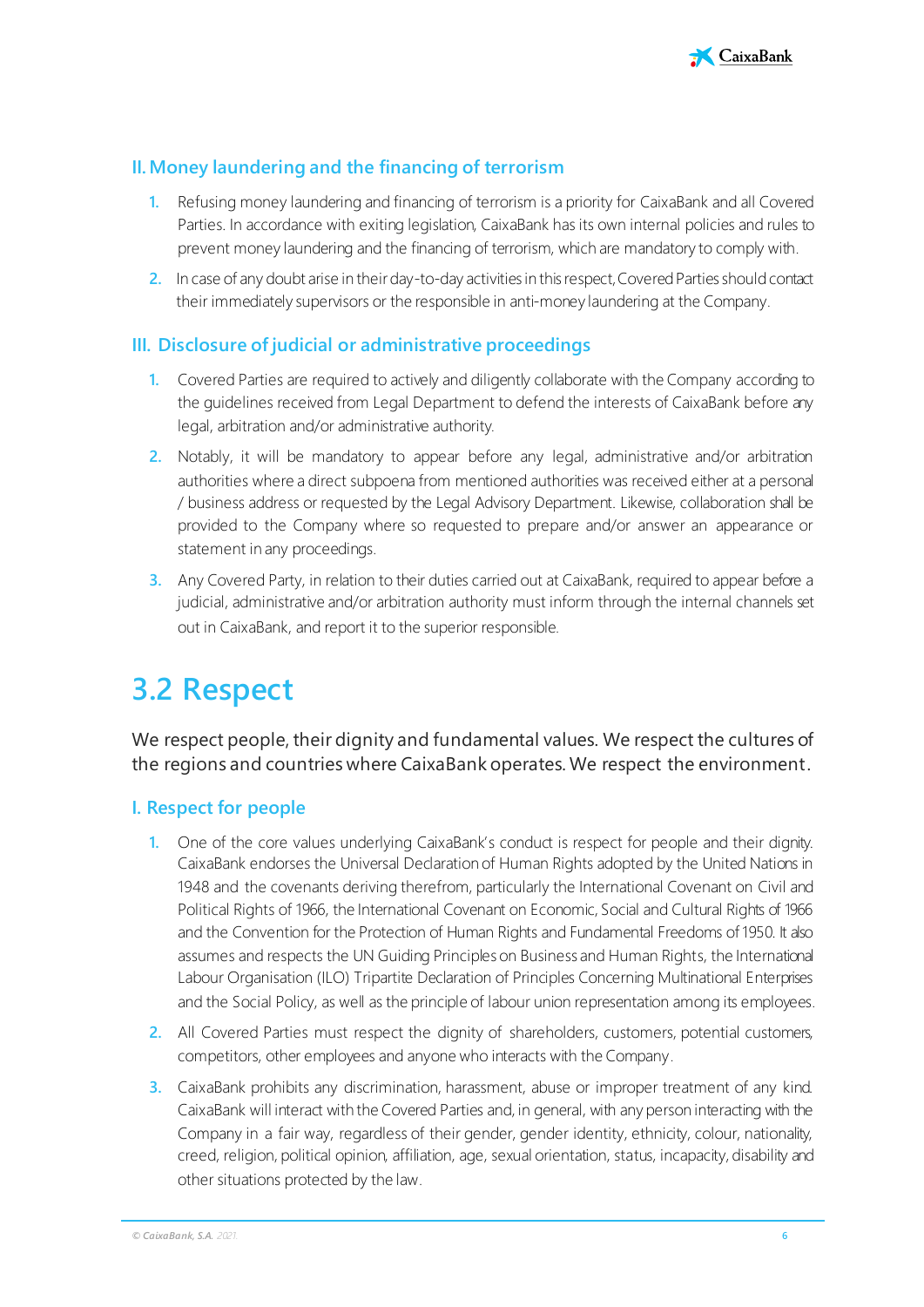

- **4.** CaixaBank shall provide a working environment free of harassment, intimidation and offensive or inappropriate conduct, including sexual propositions and suggestions or other activities that may offend a person's dignity.
- **5.** CaixaBank encourages work-life balance among the people who work at the Company, as well as equal opportunities among male and female employees based on meritocracy and in accordance with prevailing legislation and agreements signed with workers' representatives and other institutions that support diversity, equal opportunities and work-life balance.

### **II. Respect for cultures**

CaixaBank respects the local cultures of the communities and countries in which it does business, always under the guidance of respect for human rights, and takes an active and committed approach to contributing to the socioeconomic progress and development of these areas.

### **III. Respect for institutions**

CaixaBank's interactions with public administrations shall be subject to current legislation and will be based on maximum respect for and adequate collaboration with them.

### **IV. Respect for political pluralism**

- **1.** CaixaBank respects the political pluralism of the societies where it does business, and as a result, all its activity will be governed by the principle of political neutrality.
- **2.** Any connection, membership or collaboration of the Covered Parties with political parties or with any other type of entities, institutions or associations with public purposes shall be clearly carried out in a personal way, avoiding involving or compromising the name, corporate image or legitimate interests of CaixaBank.

### **V. Respect for the environment**

Caixabank carries out actions aimed at increasing the positive impact of its business and minimising possible negative impacts, as well as promoting a sustainable future for society and the environment.

<span id="page-7-0"></span>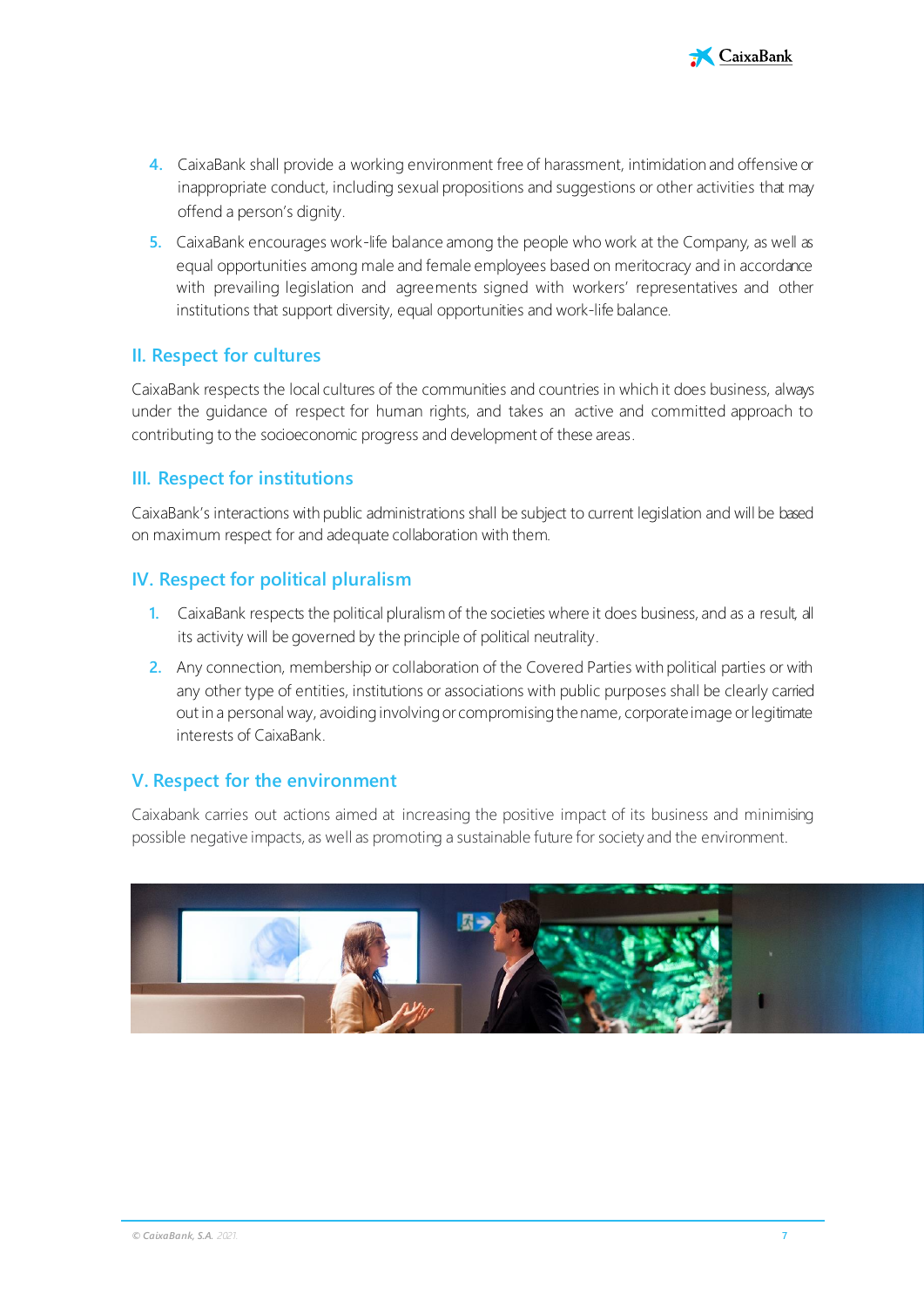

## **3.3 Integrity**

By conducting ourselves with integrity, we generate trust, a core value for CaixaBank.

# General principles

- **1.** The trust of shareholders, customers and, in general, of all individuals within CaixaBank's areas of operations relies on the Company's business activity. This trust can only exist if CaixaBank's integrity is beyond any doubt.
- **2.** CaixaBank believes in free, honest and fair competition. CaixaBank has internal regulations on competition law, mainly aimed at ensuring compliance with competition standards.

## Conflicts of interest

- **1.** All Covered Parties are required to work in the interest of CaixaBank and it is prohibited to take personal advantages from their professional activity or from the use of CaixaBank's assets and information, and from benefiting third parties using the mentioned assets and information. Employees must never put their personal interests before those of CaixaBank, its customers or its shareholders.
- **2.** The Company has implemented mandatory internal rules regarding the prevention of conflicts of interest in different areas. These rules must be obeyed both to avoid such conflicts and to ensure the general principles of integrity and transparency set out in this section. These regulations provide a global framework, general principles and procedures for dealing with conflicts of interest, including the CaixaBank Group's Corporate Conflicts of Interest Policy, internal regulations for conduct in the securities market and regulations for allocating risks to persons related to the Company.
- **3.** All Covered Parties must avoid conflict of interests, including those derived from kinship or similar relationships. In such situations, the person affected by the conflict of interest must refrain from becoming involved or participating in the related negotiation or transaction. Covered Parties must refrain from participating in any CaixaBank transaction in which they or any related person or company also has an interest.
- **4.** Covered Parties are prohibited from using privileged information obtained in conducting their professional activity for their own interests.
- **5.** CaixaBank has an Anti-Corruption Policy that establishes compulsory standards of conduct, including those relating to the acceptance and concession of gifts and travel and hospitality expenses.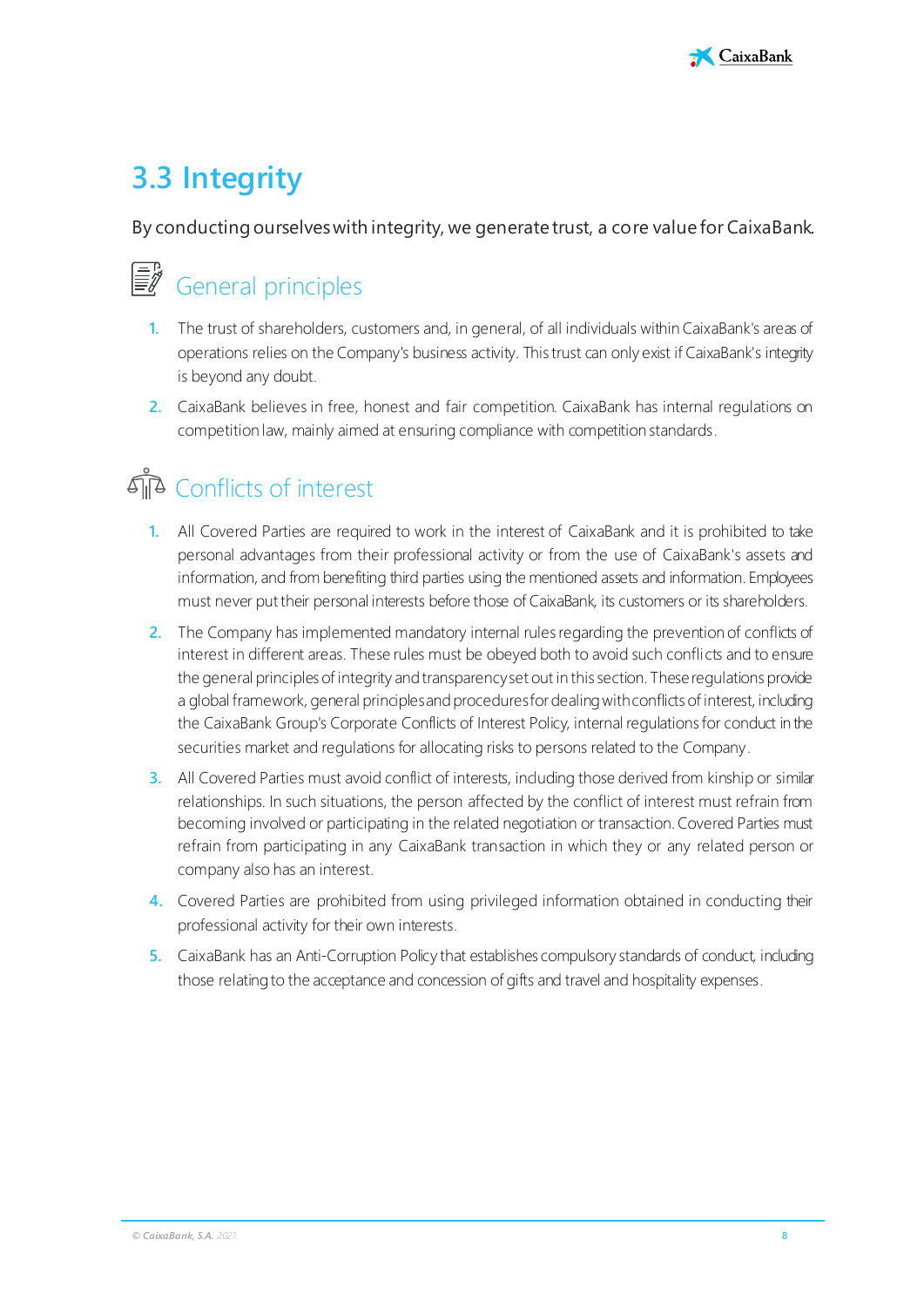

## **圖 Securities transactions**

- **1.** Covered Parties who have knowledge of any information considered privileged may not carry out transactions involving the securities or financial instruments to which this information relates, and may not advise others to do so or share this information with third parties, unless such communication is strictly within the exercise of their professional duties.
- **2.** In any event, all Covered Parties are required to strictly comply with the internal rules of conduct on matters relating to the securities market.

# Protection of CaixaBank's goods

- **1.** All Covered Parties must to protect the Company's goods, which may only be used for CaixaBank's own legitimate purposes within the scope of its business operations.
- **2.** The regulations concerning use of resources must be complied, as well as CaixaBank's computer security regulations and intellectual property rights for the programmes used at the Company, all in accordance with the internal regulations in this regard and, in particular, with the provisions of the Telematic Code of Conduct. Only software programs authorised by CaixaBank may be used on the Company's terminals.
- **3.** All goods created by CaixaBank within the professional relation of provision of services, regardless of whether Company resources were used to create them, belongs to CaixaBank, even after the professional relation with the Company ceases.

## Managing personal affairs

- **1.** CaixaBank's reputation depends, among other things, on the image it conveys to the society through the activities it carries out across all areas of the Company's business and the conduct of the Covered Parties. Therefore, employees are prohibited from using or involving CaixaBank's name or image for private activities, especially those that may draw public attention in the media and social media. CaixaBank rejects any practice that contravenes the values and principles of conduct in any situation where the behaviour of the Covered Parties may be linked to that of the Company.
- **2.** CaixaBank respects the private life of the Covered Parties and does not interfere in their activities or conduct out of the Company's scope of activities, provided that these activities or conduct do not impact CaixaBank's good name or its legitimate interests. Personal use of any information that has been obtained from the professional relationship with CaixaBank is strictly prohibited.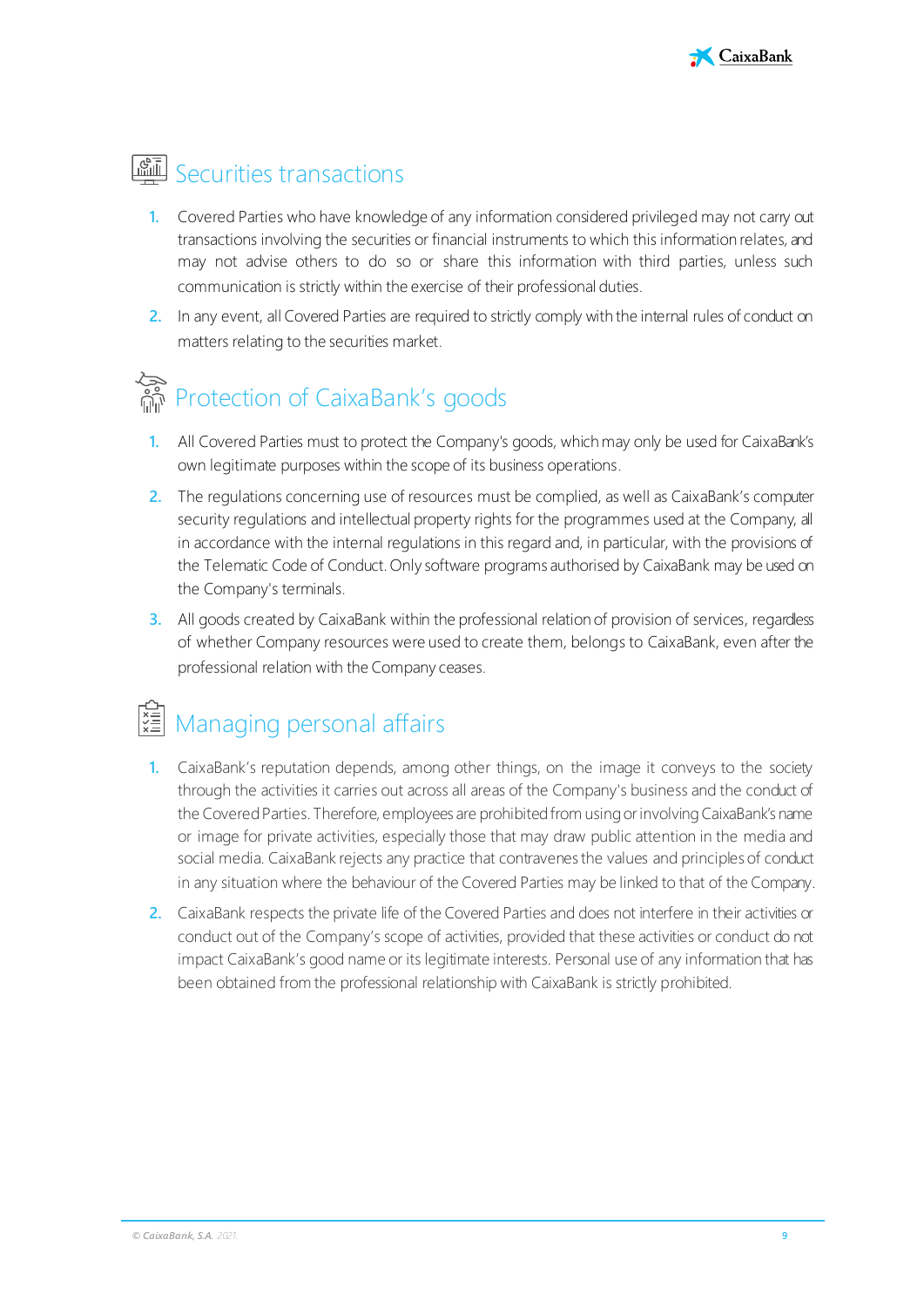## <span id="page-10-0"></span>**3.4 Transparency**

We are transparent, publishing our main policies and relevant information about our activity on our corporate website.

# Transparency to society

CaixaBank's commitment to transparency to society is one of the core values guiding its conduct.

# ្លះ<br>កំណ្ឌិក Transparency to customers and shareholders

- **1.** CaixaBank undertakes to provide its customers with accurate, truthful and understandable information on its transactions, product and service conditions, commissions and the procedures for handling claims and solving incidents.
- **2.** The integrity and transparency in the sale of products and provision of services is key at the Company so that they match customer requirements. In the aim of customers understanding the features of marketed products and services, CaixaBank shall use clear, simple and understandable language when drafting contracts for customers.
- **3.** The Company has a Commercial Communication Policy aimed at ensuring that advertising is subject to the current regulatory framework and the values and principles set out in this Code. One of the main targets is for CaixaBank's advertising messages to be clear, sufficient, objective and not misleading, highlighting not only the advantages but also the costs, risks and restrictive conditions of the advertised products and services.
- **4.** Products and services shall be designed to meet the real requirements of the target customers.
- **5.** All employees shall be trained in product knowledge in order to ensure that the Company provides suitable marketing.
- **6.** The Company has a Customer Service department responsible for dealing with and resolving customer complaints, which is independent from the commercial and operational areas of CaixaBank. Its resolutions are based on customer protection regulations for financial services and on the values and principles set out in this Code. One of this service's objectives will be to avoid legal disputes with customers through applying general strict adherence by supervisors with the reports from claims services.
- **7.** CaixaBank shall provide shareholders and institutional investors with all relevant financial and corporate information in accordance with current regulations and in compliance with CaixaBank's information, communication and contact policy for shareholders, institutional investors and advisors with a vote.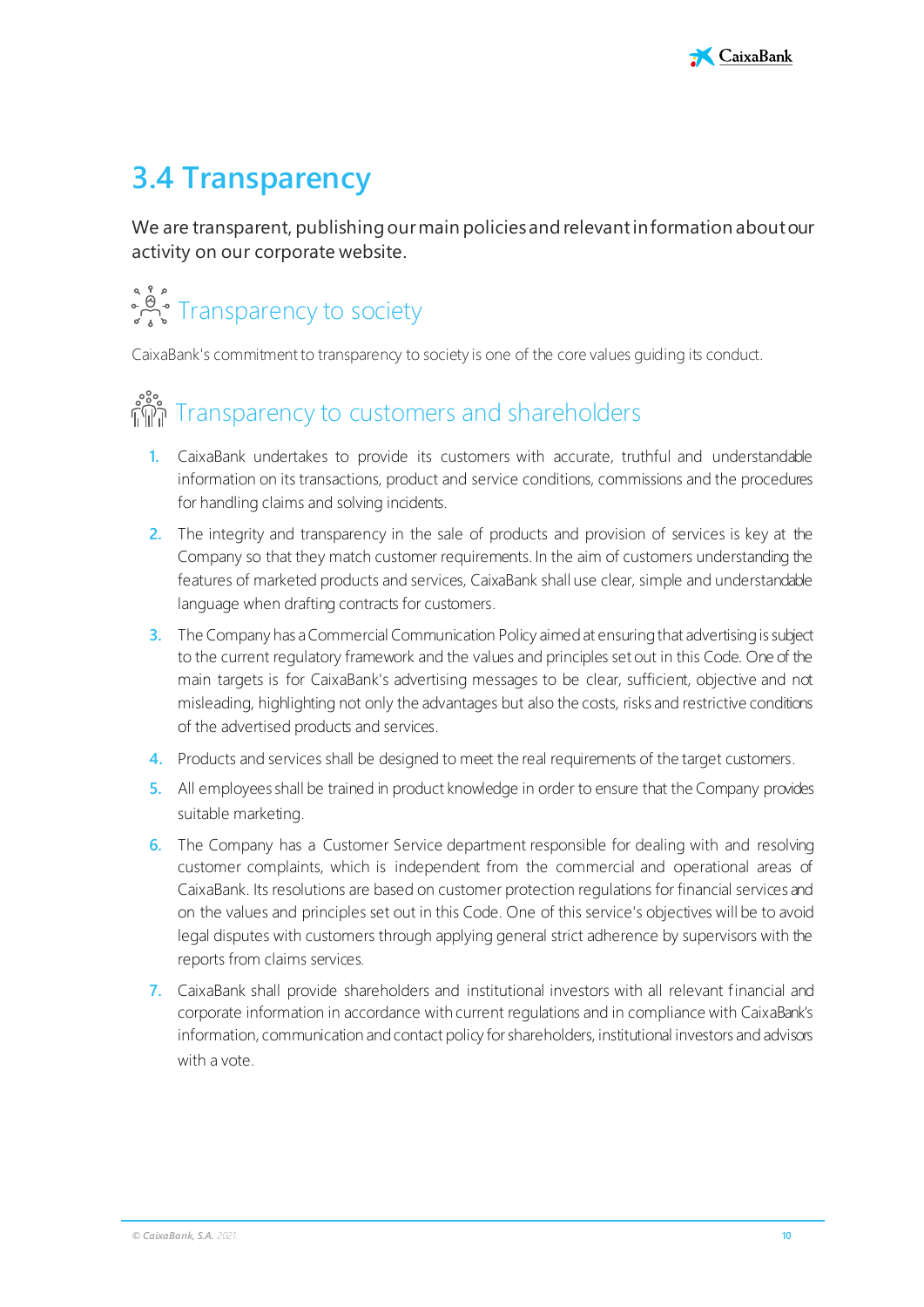

## द्गौर Transparency in its relationship with suppliers

- **1.** CaixaBank shall contract suppliers based on free competition and disregarding any relationship or interference outside its interests. Without prejudice to economic and technical conditions, collaborative relationships with suppliers should create value for both parties. Goods must be purchased, and services engaged objectively and transparently, avoiding situations that could affect the objectiveness of the people involved. Therefore, there should be no family, economic or friendship ties with suppliers.
- **2.** CaixaBank shall only engage suppliers who operate in accordance with best practice in ethical, social and environmental issues, as well as good corporate governance. In turn, suppliers shall respect fundamental human and labour rights when undertaking their business and work to spread them across their value chain.

### 区 Transparency in its relationship with the media

- **1.** The Department of Communication and External Relations is responsible for media relations and for managing the corporate profiles of CaixaBank on social networks.
- **2.** If business or any professional activity linked to CaixaBank and/or Covered Parties has repercussion in the media, this shall be reported to the immediate superior and Department of Communication.
- **3.** Where the Covered Parties act as CaixaBank representatives in public ceremonies, interviews, conferences, courses or any other circumstance where it may be understood that their opinions, statements or the information provided are attributable to CaixaBank, they shall consult their supervisor and, where appropriate, the Department of Communication.

### <span id="page-11-0"></span>**3.5 Excellence and Professionalism**

We work rigorously and effectively. Excellence is one of CaixaBank's core values. Therefore, customer and shareholder satisfaction guide our professional conduct.

### **I. Customer service**

- **1.** CaixaBank's customers are at the very heart of its business. As part of this commitment, CaixaBank creates value for its customers and for the communities in which it operates.
- **2.** In all customer relations, CaixaBank commits to act honestly, in a responsible and professionally manner.
- **3.** CaixaBank carries out in-depth studies of its products and services before offering them to customers. These products and services must be sold in strict compliance with the section above.

### **II. Commitment to shareholders and investors**

The relationship that CaixaBank maintains with its shareholders and investors is governed by criteria of transparency, proximity and active listening. CaixaBank upholds the highest standards and best practices in corporate governance, reporting on its compliance with the recommendations for good governance contained in the Good Governance Code of Listed Companies.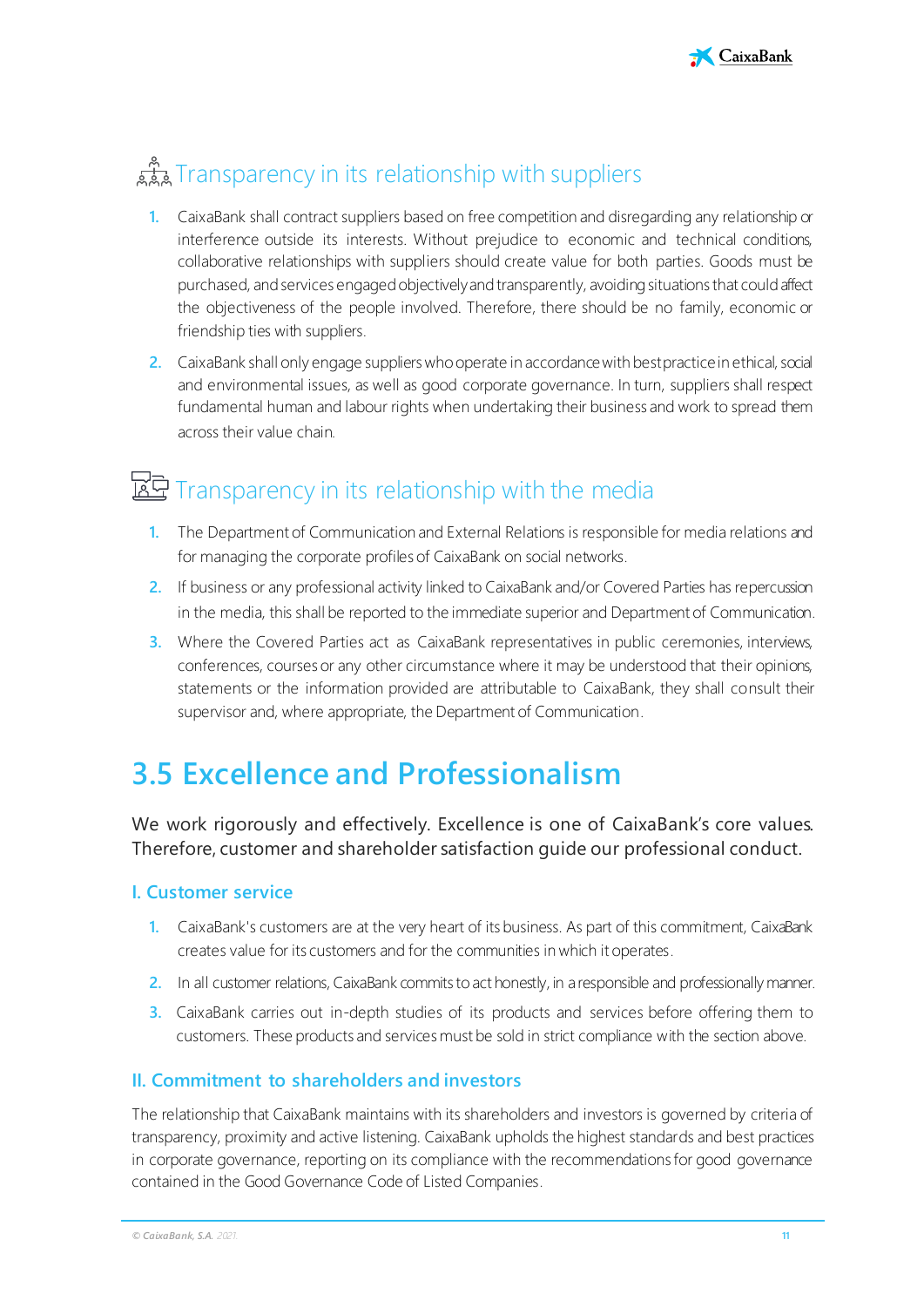

### **III. Professionalism and teamwork**

- **1.** CaixaBank's greatest asset is its people and the values and principles which motivate them. CaixaBank will respect and promote diversity, valuing the skills and contributions of each person.
- **2.** As a team, CaixaBank is guided by a sense of commitment, dedication and a drive for excellence.

### <span id="page-12-0"></span>**3.6 Confidentiality**

### We preserve the confidentiality of the information that our shareholders and customers entrust in us.

- **1.** Confidentiality of information regarding our customers, employees, members of Governing Bodies and management, suppliers and shareholders is the cornerstone of the trust underlying our entire business.
- **2.** Current regulations and internal rules on personal data processing, confidentiality and privacy must be respected.
- **3.** CaixaBank protects the personal information of its customers, shareholders, employees, members of its Governing Bodies and any natural or legal person related to the Company. CaixaBank also requires third-party suppliers or companies with which it has dealings to safeguard the confidentiality of the information they may obtain through their contractual relations with Caixabank.
- **4.** Covered parties will only use information received from shareholders, customers, suppliers and employees for the purpose for which it was disclosed, in accordance with applicable legislation. Access to information that is not strictly required to carry out a specific job is prohibited. Before sending information to third parties, the people involved should ensure that they are authorised to do so and that there is a legitimate reason for this. Even where authorisation is given, the information disclosed must be limited to the absolute minimum required under the circumstances. When in doubt, employees should consult their supervisor or, depending on their identity, the Department of Information Security at CaixaBank.

## <span id="page-12-1"></span>**3.7 Social Responsibility**

#### We have a commitment to society and the environment in conducting our business.

#### **I. Social and environmental responsibility**

- **1.** It is essential for CaixaBank to integrate respect for human rights, equal opportunities and environmental sustainability into its objectives, in addition to financial gain. In this way, maximising shared value creation is targeted for interest groups and long-term relations are established based on trust and transparency.
- **2.** CaixaBank adheres to the principles of the UN Global Compact. Adhesion to these principles entails a wide-ranging commitment to social responsibility and sustainability, with the aim of mainstreaming this attitude throughout the entire value chain.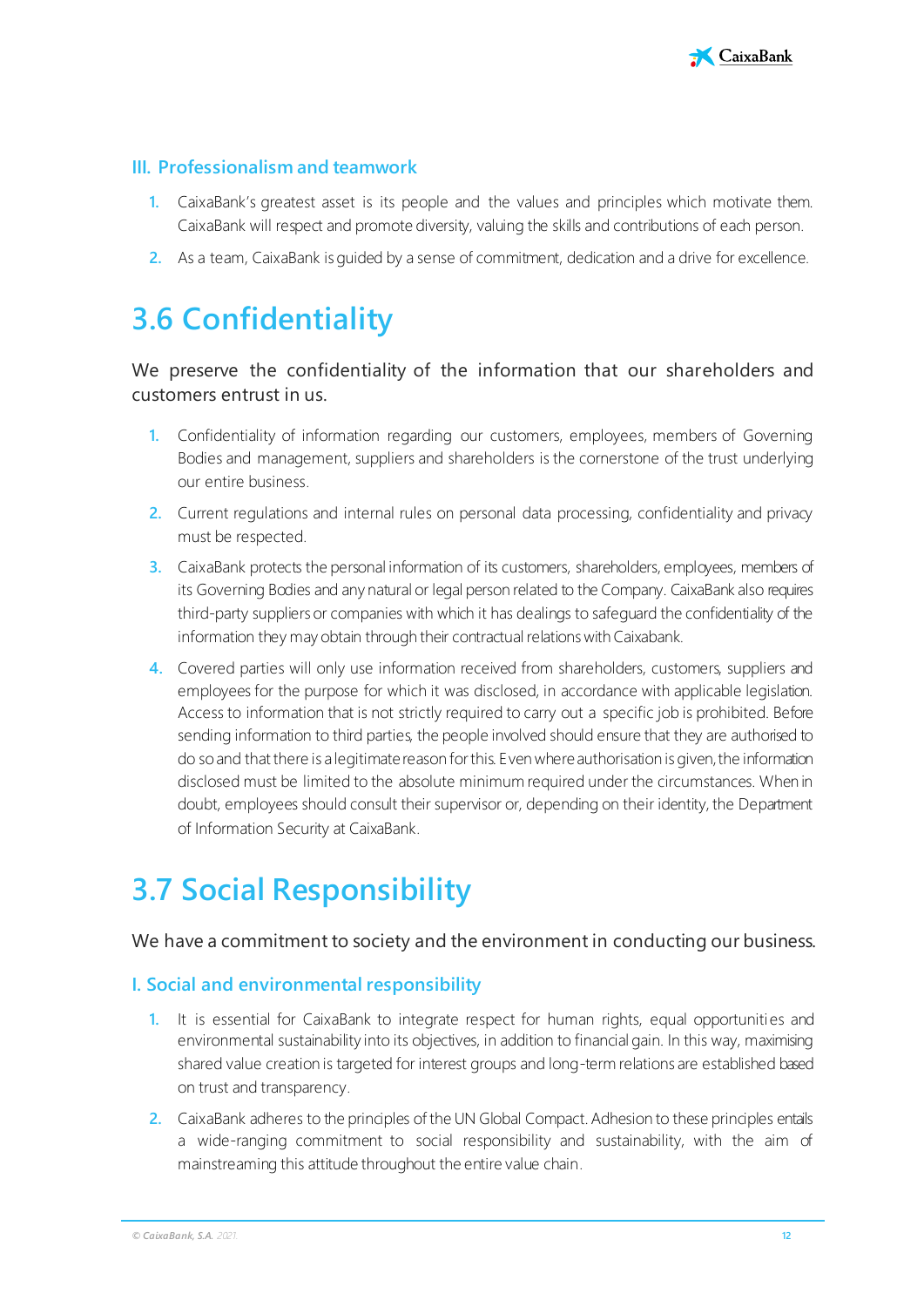

- **3.** CaixaBank will manage its business, products and services within the framework of its commitment to respect the environment and people. In a coherent way, it shall support those initiatives and projects that are most respectful of the environment and which contribute to preventing, mitigating and responding to climate change. CaixaBank shall contribute to the transition towards a carbon neutral, sustainable and inclusive economy.
- **4.** CaixaBank adheres to the main international commitments regarding the environment: UNEP-FI, the United Nations Principles for Responsible Banking, the Equator Principles and RE100, among others.
- **5.** CaixaBank has a mandatory Corporate Social Sustainability/Responsibility Policy for all the Covered Parties.

#### **II. Adherence to national and international covenants**

CaixaBank participates in several alliances and initiatives, both at national and international level, in order to achieve joint progress in matters of sustainability/corporate social responsibility and the exchange of best practices in this area. The Company's alliances and initiatives can be found on the corporate website.

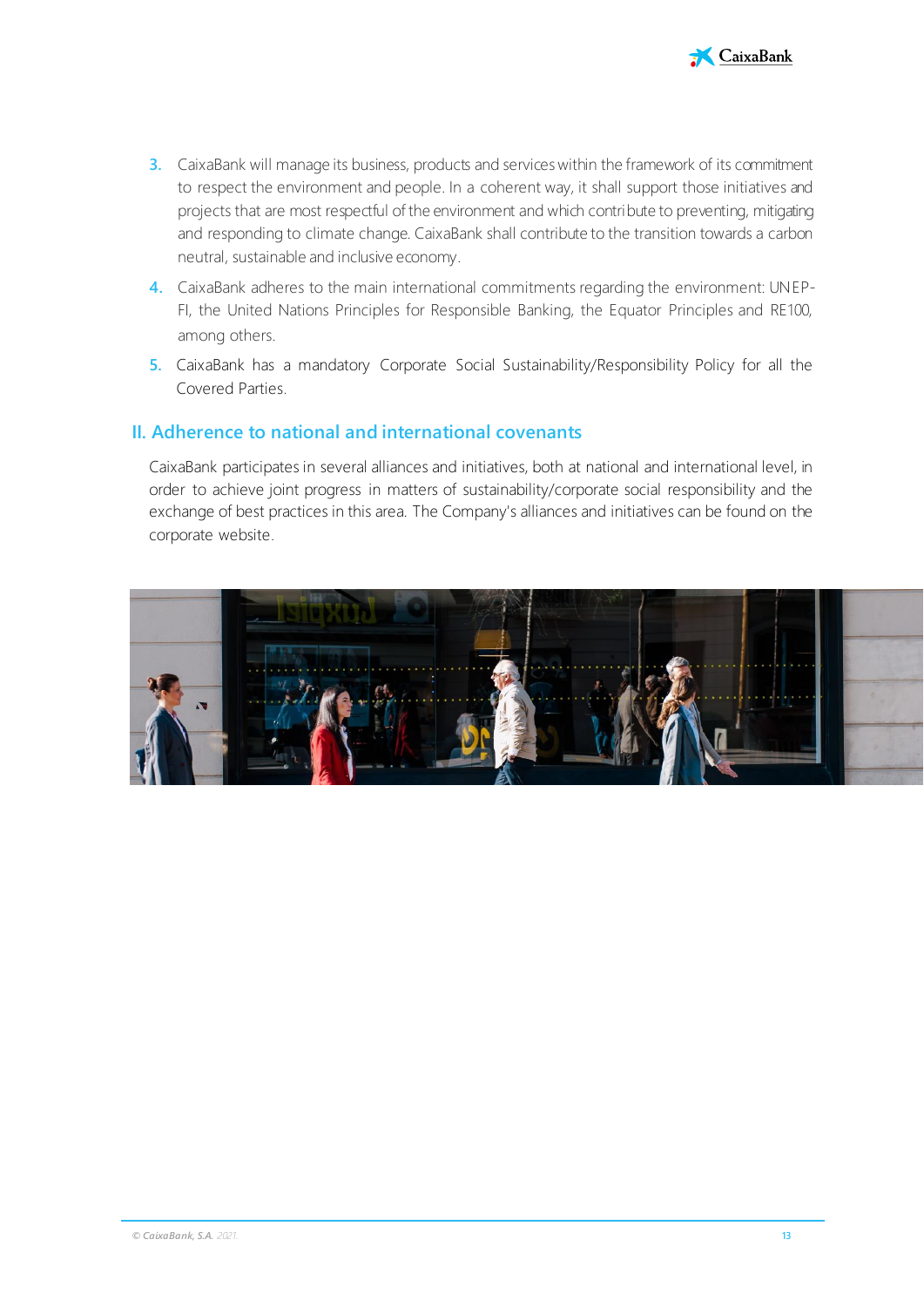



# <span id="page-14-0"></span>**4.** Reporting and Whistleblowing Channel

To facilitate compliance with this Code and other internal regulations, CaixaBank has a confidential Reporting and Whistleblowing Channel where any doubt or consultation can be raised regarding its interpretation or practical application, and possible irregularities that could represent breaches shall be reported.

The Reporting and Whistleblowing Channel is accessible to the Covered Parties subject to this Code and to suppliers. Consultations and disclosures from customers shall be processed through the customer service channels set up at CaixaBank.

Consultations and disclosures are managed and resolved by using a rigorous, transparent and objective procedure, safeguarding in all cases the confidentiality of the persons concerned and involved in the facts and conduct reported.

CaixaBank will not tolerate any reprisal against those who in good faith report events or situations that may fall under prohibited conduct as set out in this Code. Along these lines, CaixaBank shall continually work to align communication channels with best practices.

The Channel is accessible through the **Compliance** *site* **on the Intranet, from the Financial Terminal, the Suppliers' Portal and via Internet.**